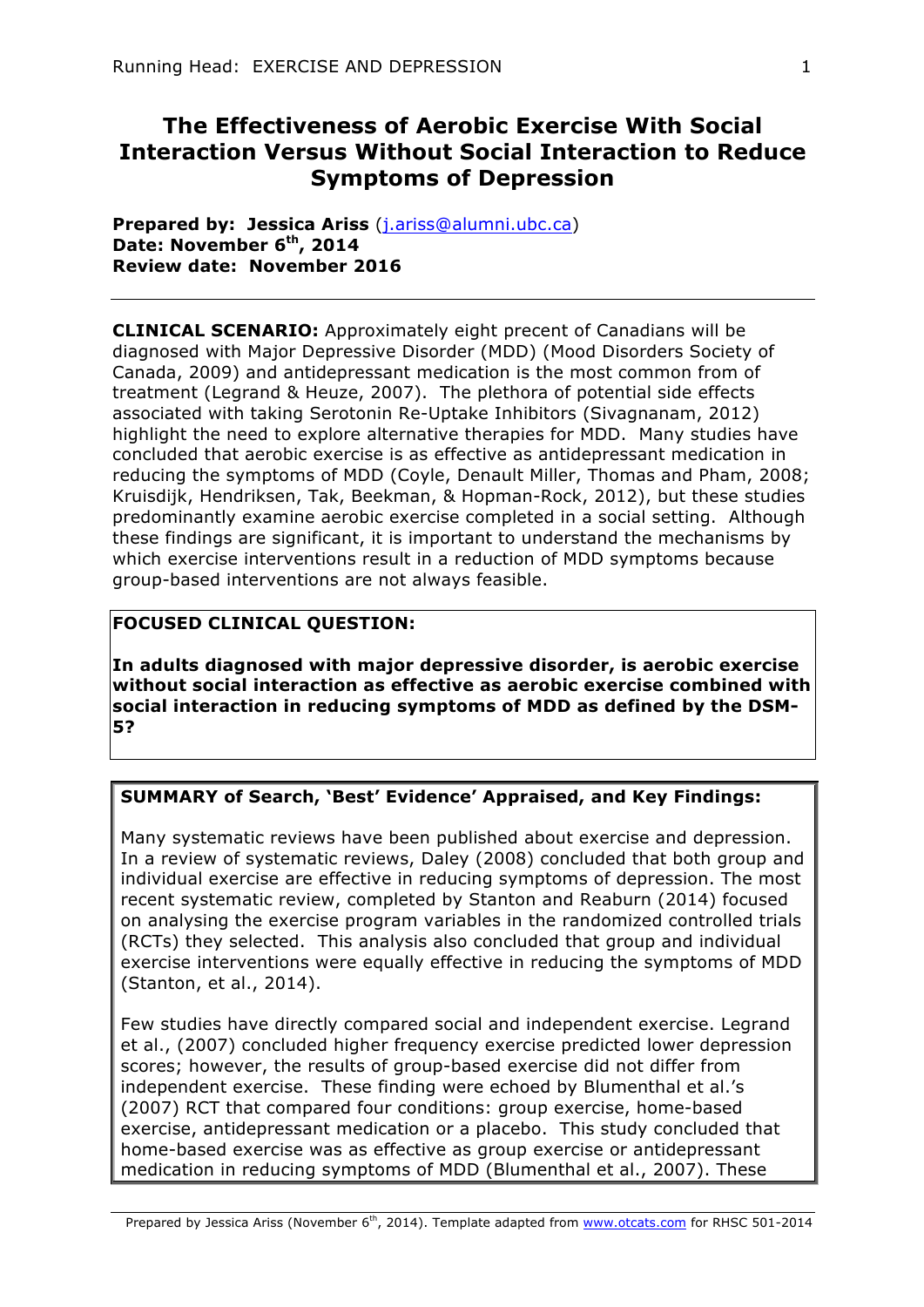results were further supported by the findings of the one-year follow up study (Hoffman, Babyak, Craighead, Sherwood, Doraiswamy, Coons, Blumenthal, 2011). In addition to supporting the initial findings, the longitudinal data provided by Hoffman et al. (2011) found that social support was associated with lower symptoms of depression.

### **CLINICAL BOTTOM LINE:**

While more research is required, the most current research suggests that aerobic exercise completed independently, without social interaction, may be as effective as group-based aerobic exercise, with social interaction, in reducing symptoms of MDD.

**Limitation of this CAT:** This critically appraised topic was prepared for a graduate course assignment and has not been peer-reviewed.

#### **SEARCH STRATEGY:**

#### **Terms used to guide Search Strategy:**

- **P**atient/Client Group: Adults diagnosed with MDD
- **I**ntervention: Aerobic exercise without social interaction
- **C**omparison: Aerobic exercise combined with social interaction
- **O**utcome(s): Reduction in symptoms of MDD as defined by the DSM-5

| <b>Databases and</b><br><b>Sites Searched</b> | <b>Search Terms</b>                                                                                                                         | <b>Limits Used</b> |
|-----------------------------------------------|---------------------------------------------------------------------------------------------------------------------------------------------|--------------------|
| OvidSP (Medline)                              | Depressive Disorder, Major/ OR<br>Depress*                                                                                                  | All Adult          |
|                                               | <b>AND</b>                                                                                                                                  |                    |
|                                               | exp. Exercise/ OR exp. Sports/<br>OR Physical Fitness/ OR Exercise<br>Therapy/ OR walk* OR jog* OR<br>$exercise*$                           |                    |
|                                               | <b>AND</b>                                                                                                                                  |                    |
|                                               | Interpersonal Relations/ OR<br>Social Support/ OR<br>Communication/ OR social<br>interaction OR ((individual or<br>group) adj3 program $*)$ |                    |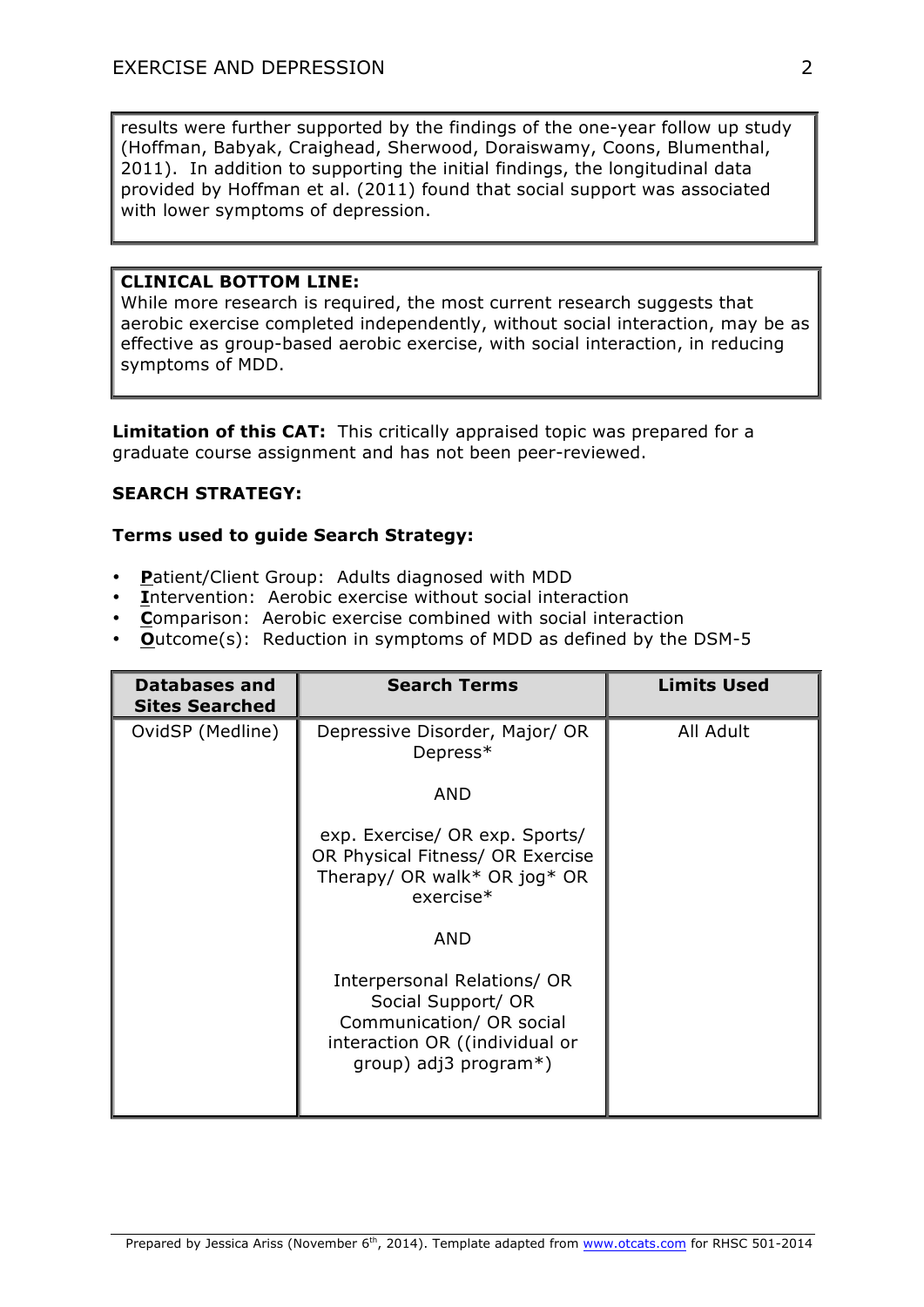| <b>CINAHL</b><br>(Ebscohost)                                                                                                                            | MH Depression OR depress*                                                                                                  | All Adult |  |  |
|---------------------------------------------------------------------------------------------------------------------------------------------------------|----------------------------------------------------------------------------------------------------------------------------|-----------|--|--|
|                                                                                                                                                         | <b>AND</b>                                                                                                                 |           |  |  |
|                                                                                                                                                         | MH Therapeutic Exercise OR MH<br>Aerobic Exercise OR MH Sports<br>OR exercise* OR physical activ*<br>OR walk* OR jog*      |           |  |  |
|                                                                                                                                                         | <b>AND</b>                                                                                                                 |           |  |  |
|                                                                                                                                                         | MH Interpersonal Relations+ OR<br>MH Communication+ OR social<br>interaction OR ((individual OR<br>group) n3 program*      |           |  |  |
| PsychINFO                                                                                                                                               | MM Major Depression                                                                                                        | All Adult |  |  |
|                                                                                                                                                         | <b>AND</b>                                                                                                                 |           |  |  |
|                                                                                                                                                         | DE Aerobic Exercise OR exercise*<br>OR walk* OR jog*                                                                       |           |  |  |
| <b>EMBASE</b>                                                                                                                                           | Depression/ OR Major<br>Depression/ OR depress*                                                                            | All Adult |  |  |
|                                                                                                                                                         | <b>AND</b>                                                                                                                 |           |  |  |
|                                                                                                                                                         | Aerobic Exercise/ OR Exercise/<br>OR walk* OR jog* OR exercise*                                                            |           |  |  |
|                                                                                                                                                         | <b>AND</b>                                                                                                                 |           |  |  |
|                                                                                                                                                         | Human Relation/ OR<br>Interpersonal Communication/<br>OR Social Interaction/ OR<br>((individual or group) adj3<br>program) |           |  |  |
| Legend:                                                                                                                                                 |                                                                                                                            |           |  |  |
| $\mathcal{I}$ = MeSH Heading in OvidSP<br>$exp = Explode Feature$<br><b>adj3</b> = proximity operator in OvidSP (term/s within $($ ) are found within 3 |                                                                                                                            |           |  |  |
| words of adj term)<br><b>term*</b> = truncation for multiple endings                                                                                    |                                                                                                                            |           |  |  |
| $MH = MeSH$ Heading in CINHAL                                                                                                                           |                                                                                                                            |           |  |  |
| $+$ = Focus feature was used for MeSH (in CINAHL)<br>$n3$ – provimity operator in CINAHI (term/s within () are found within 3 words                     |                                                                                                                            |           |  |  |

**n3** = proximity operator in CINAHL (term/s within ( ) are found within 3 words of n term)

**DE** = Descriptors (Indexed headings from PsychInfo Thesaurus)

Note: Additional studies were found through reverse engineering.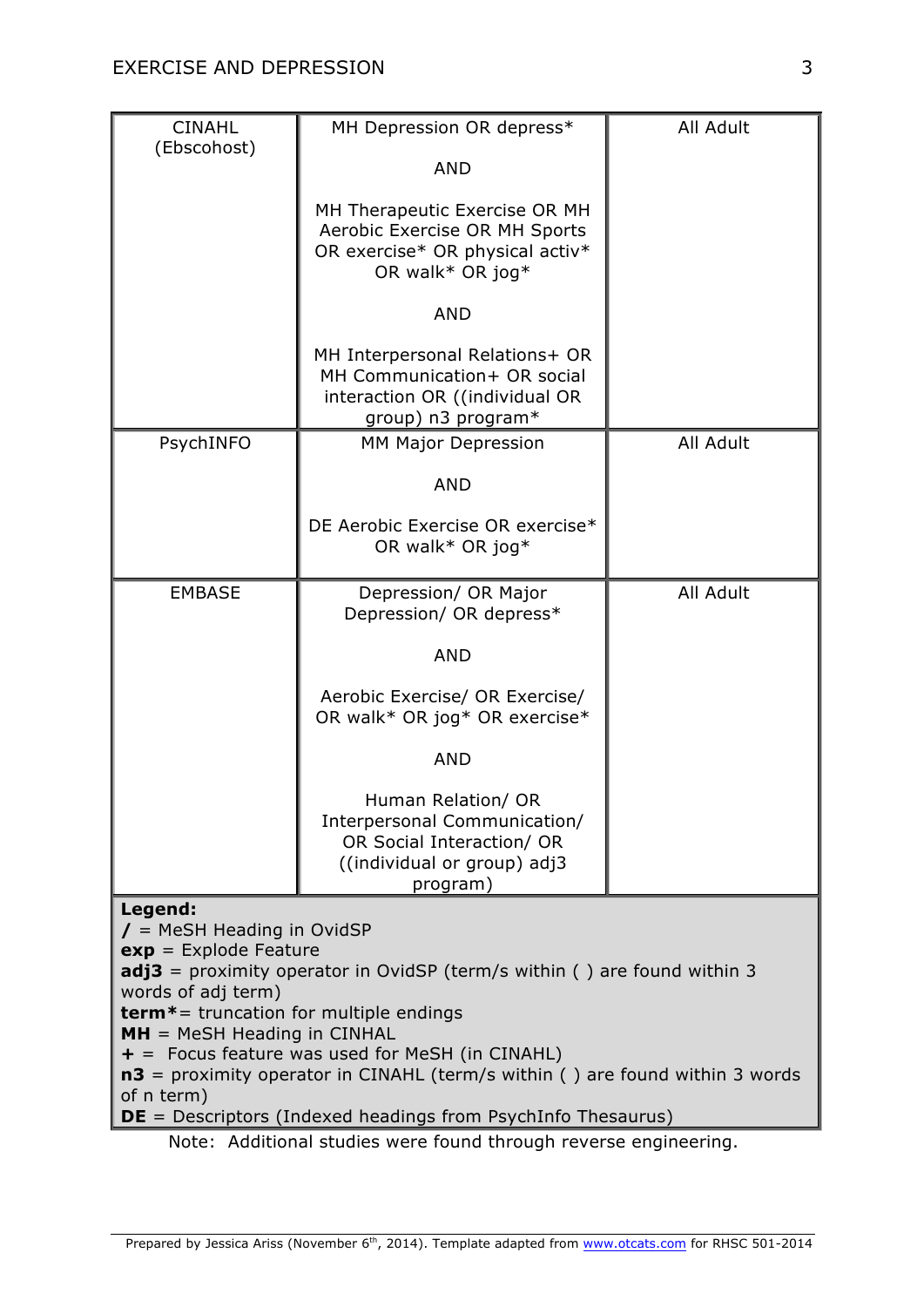# **INCLUSION and EXCLUSION CRITERIA**

Inclusion:

- Involved subjects with a diagnosis of MDD
- Included a reliable measurement of MDD symptoms
- Examined aerobic exercise with social interaction (or group-based exercise) and aerobic exercise without social interaction (or home-based exercise)

Exclusion:

- Subjects with other diagnoses
- Studies that did not use a reliable measurement of MDD symptoms
- Studies that only analysed exercise in one format

# **RESULTS OF SEARCH**

5 relevant studies were located and categorised as shown in Table 1.

| Study Design/ Methodology<br>of Articles Retrieved | Level*        | <b>Number</b><br>Located | Author (Year)             |
|----------------------------------------------------|---------------|--------------------------|---------------------------|
| Systematic review of RCTs                          |               |                          | Stanton et al. (2014)     |
| Systematic review of<br>systematic reviews of RCTs |               |                          | Daley (2008)              |
| Randomized Controlled Trial<br>(RCT)               | $\mathcal{L}$ | $\mathcal{P}$            | Blumenthal et al (2007)   |
|                                                    | 2             |                          | Hoffman et al (2011)      |
| <b>Randomized Clinical Trial</b>                   | $\mathcal{L}$ |                          | Legrand and Heuze<br>2007 |

### **Table 1:** Summary of Study Designs of Articles Retrieved

\*Based on the OCEBM Levels of Evidence (Howick et al., 2011).

### **BEST EVIDENCE**

The following study was identified as the 'best' evidence and selected for critical appraisal because it is an experimental study directly pertaining to this topic. Reasons for selecting this study were:

- Random assignment to experimental and control (placebo) groups
- Relatively recent and completed in America (culture comparable to Canada)
- Large sample size
- Allocation concealment
- Blinded outcome assessment using reliable measures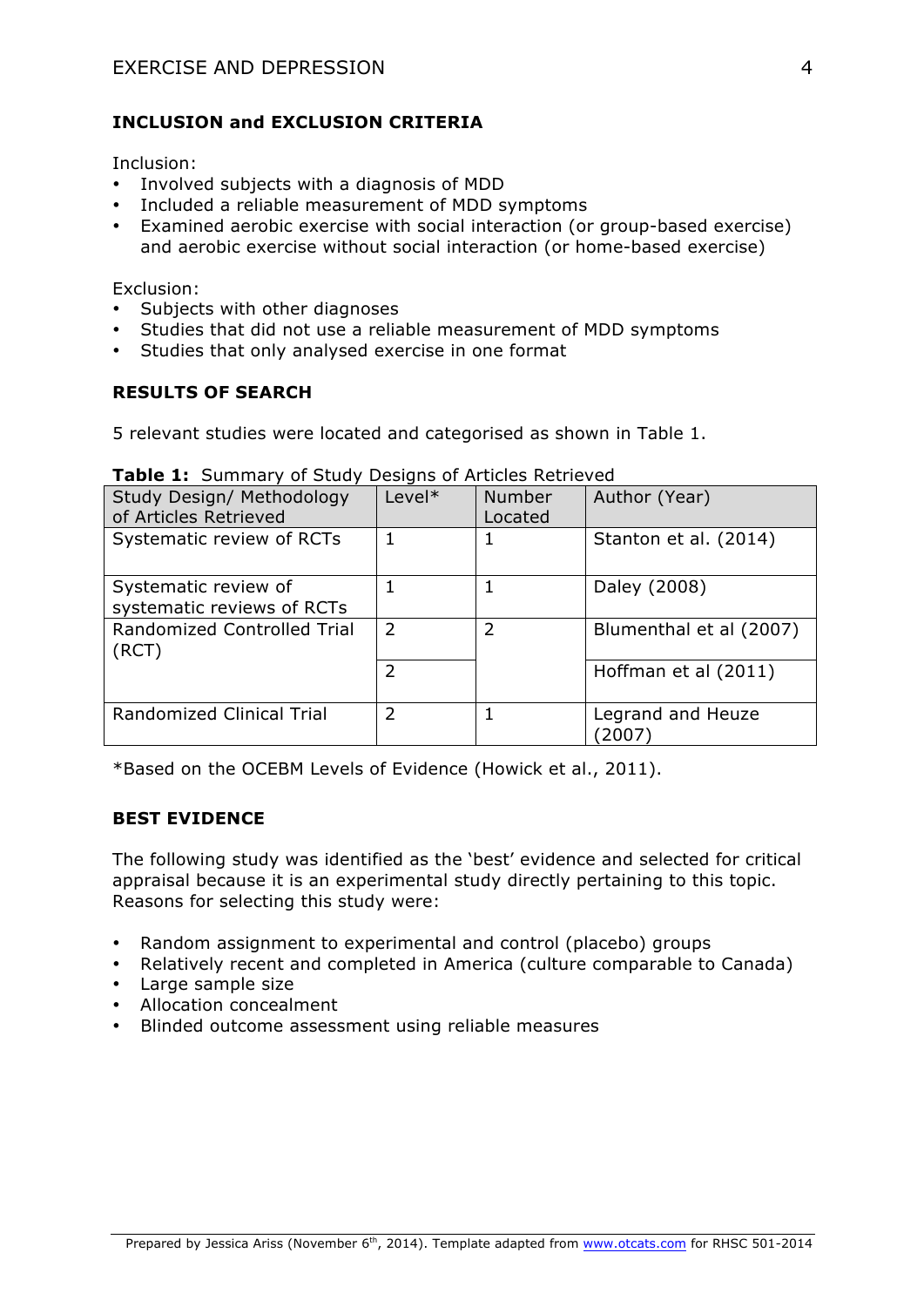#### **SUMMARY OF BEST EVIDENCE**

**Table 2:** Description and appraisal of *Exercise and Pharmacotherapy in the Treatment of Major Depressive Disorder* by Blumenthal et al. (2007).

**Objective of the Study:** To compare the effects of participating in groupbased exercise or individual (home-based) exercise and to determine if patients achieve reductions in symptoms of MDD comparable to antidepressant medication.

**Study Design**: This randomized placebo-controlled trial involved subjects with MDD and compared four conditions: group exercise, home-based exercise, antidepressant medication (Sertraline, 50 – 200 mg. daily) or a placebo. The design included "allocation concealment and blinded outcome assessment" (p. 587).

**Setting**: Tertiary care teaching hospital (Duke University Hospital in Durham, North Carolina)

**Participants**: A purposive sample of 202 adults diagnosed with MDD was recruited through newspaper, television and radio advertising. Eligible participants were diagnosed with MDD, over 40 years old, and were not currently participating in exercise or receiving psychiatric treatment. Individuals with suicidal ideation, a secondary diagnosis or those using herbal remedies with psychoactive properties were excluded. "All participants provided written informed consent" (p.588). Following an initial health screening, any subjects with health conditions that would contraindicate participation in aerobic exercise were also excluded. The participants were mostly Caucasian females and the mean age was 53. History of MDD, age, gender and ethnicity were similar between experimental groups. A table was included with reasons provided for each dropout. 3 Subjects dropped out of the home-based exercise group, 10 dropped out of the supervised exercise group, 7 dropped out of the Sertraline group and 14 dropped out of the placebo group.

**Intervention Investigated**: Equal proportions of subjects were randomly assigned to each condition: Supervised, group-based aerobic exercise (n=51), Home-based aerobic exercise (n-53), Sertraline (n=49) or Placebo (n=49). The supervised aerobic exercise took place 3 times each week. This intervention involved a 10-minute group-based warm up, 30 minutes of walking or running on a treadmill, followed by a 5-minute group-based cool-down. The home-based exercise group were given the same exercise prescription to complete at home. An exercise psychologist provided phone calls (at weeks 1 and 4 then biweekly until the completion of the trial) and 3 home visits: An initial visit to establish the individual exercise program and follow up visits at 1 and 2 months. Subjects who had difficulty adhering to the individual exercise program were provided with up to 2 additional visits. Exercise logs, documenting frequency and intensity, were submitted weekly. Participants in the medication condition received 50-200mg. of Sertraline daily. The dose was adjusted for each individual based on clinical response and side effects experienced. The control group received a placebo pill daily and "the treating psychiatrist was blinded to pill condition" (p. 589).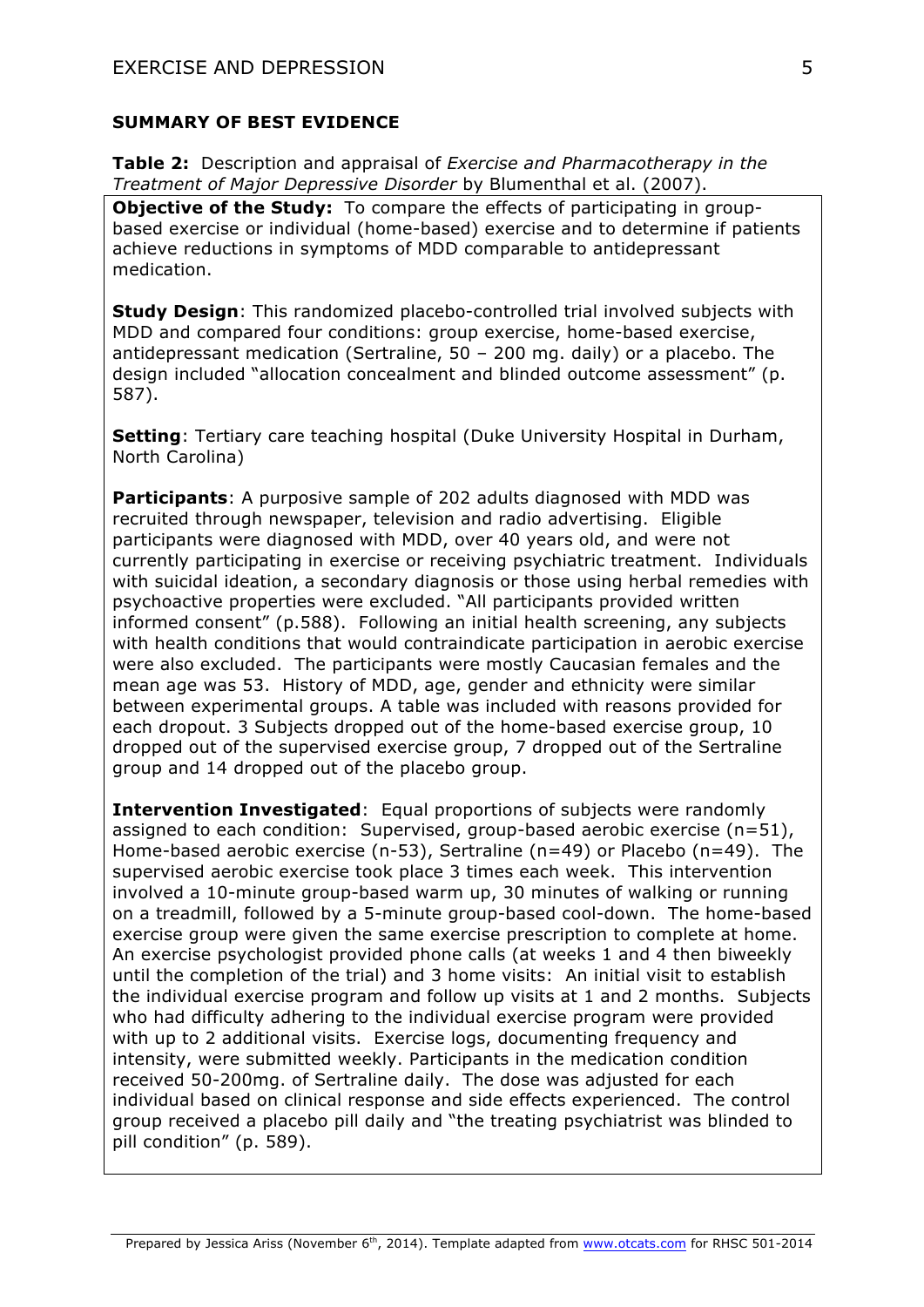**Outcome Measures:** Depression was determined through a clinical interview based on the DSM-IV criteria for MDD. The primary outcome measure of symptoms of depression was the Hamilton Rating Scale for Depression (HAM-D) with a score  $\leq 8$  indicating remission and a score  $> 12$  indicating a diagnosis of depression. The Beck Depression Inventory was initially administered to establish a baseline measurement (score  $> 12$  = major depression) then by phone, weekly for 4 weeks then bi-weekly for the remaining 12 weeks, to monitor symptoms, particularly suicidal ideation. Aerobic capacity, a secondary outcome, was measured using graded treadmill exercise testing with a metabolic cart (Sensor Medics, model 2900) measuring oxygen consumption and carbon dioxide production. Measurements were taken at baseline and again after 16 weeks of intervention. A clinical psychologist, who was blinded to treatment condition, completed the assessments.

**Main Findings:** Following the 16-week intervention, 41% of subjects achieved remission, as defined by HAM-D scores < 8 and no longer meting DSM-IV criteria for MDD. Subjects receiving active treatment tended to have higher remission rates than those receiving a placebo: Group-based exercise =  $45\%$ ; home-based exercise =  $40\%$ ; sertraline =  $47\%$ ; placebo =  $31\%$  (p=.057) but the difference was not statistically significant.

Past antidepressant trials have shown a significant placebo effect, particularly within the first week of treatment (Khan, Khan, & Brown, 2002, as cited in Blumenthal et al., 2007). As predicted, seven precent of subjects in this study showed a 50% decrease in MDD symptoms after the first week of treatment. After the scores of these "early responders" were removed the BDI scores indicated that the active treatment groups had significantly higher remission rates than the Placebo ( $p = .022$ ) and there was no significant difference between the 2 exercise groups ( $p = .519$ ) or the medication and exercise groups ( $p =$ .879). "The adjusted odds ratio for remission comparing active treatment to Placebo was 2.6 (95% Confidence interval =  $1.1, 5.8$ )" (p.592).

With the early responder scores removed, the remission rates still did not differ between those who exercised alone (38% remission) and those who exercised in a supervised, group setting (46% remission). Both active treatment groups had a higher rate of remission than the placebo group (26% remission).

When the researchers removed the early responders and adjusted for race, gender and prior MDD episodes, there was no difference between the HAM-D scores of the exercise groups and the Sertraline group ( $p = .514$ ) or between the independent exercise group and the Sertraline exercise group ( $p = .510$ ) following the 16-week intervention. The HAM-D scores for the active treatment groups were lower than the Placebo group's scores ( $p = .123$ ), but the difference was not statistically significant.

The subjects in the exercise groups showed significantly greater increases in aerobic capacity ( $p = .0001$ ). The supervised exercise group showed more improvements in aerobic capacity than the home-based exercise group, but this difference was not statistically significant and could have been influenced by the differing dropout rates.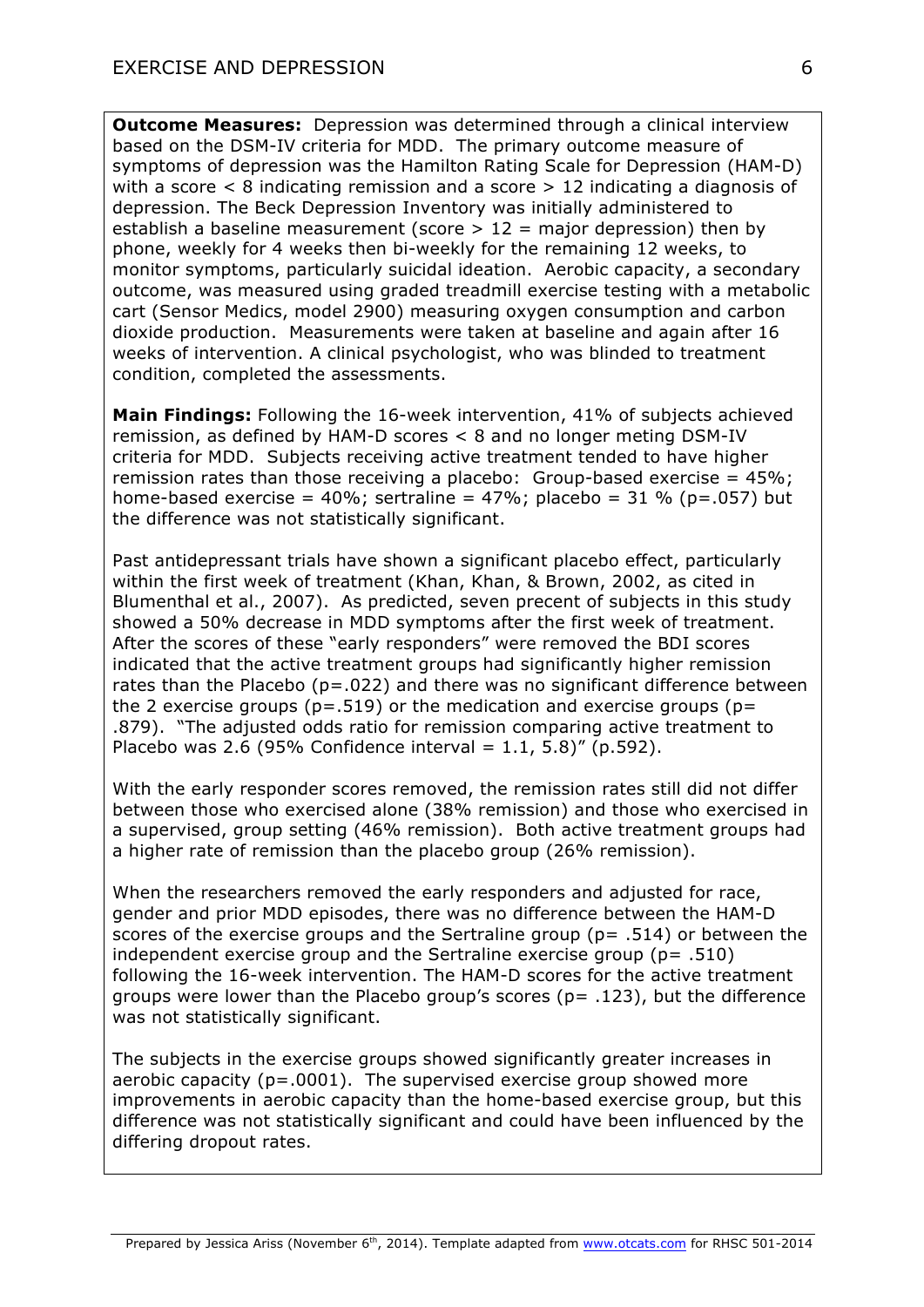**Original Authors' Conclusions:** Exercise and antidepressant medications are comparable treatments for MDD. There was no difference in remission rates between the home-based exercise and the group-based exercise conditions.

# **Critical Appraisal**

**Validity:** Blumenthal et al.'s study used sound research methods including blinded assessment measurement, valid and reliable tools, allocation concealment, randomization and a placebo control group. The intervention was described thoroughly and co-intervention was avoided with specific selection criteria. The researchers acknowledged the ethical concerns related to using a placebo treatment and ensured the safety of subjects by closely monitoring changes in MDD symptoms. The sample size was justified but, potentially, volunteer bias could have positively influenced the treatment groups' outcomes. There is also a possibility of type II error. The effect size was small (0.20) and the study was not powered to detect extremely small changes in depressive symptoms that may exist between the two exercise conditions. Because of the small effect size, a larger sample may have helped detect small differences (DePoy & Gitlin, 2011). The authors provided thorough details of all dropouts, providing reasons for each. Because some subjects did not complete each measurement at every measurement point, intention-to-treat analysis was used. This study received a PEDro score of 8/10 and the only criteria that were not met were blinded subjects and blinded therapists (Physiotherapy Evidence Database, 2014). The subjects in the Sertraline and placebo groups were blinded, but this was not feasible for subjects in the group-based or home-based exercise groups.

**Interpretation of Results**: The results of this study were clinically significant, considering the high placebo response rate that commonly occurs in trials of antidepressant medication (Khan et al., 2002). The authors provided all the information necessary for a thorough analysis of their research methods and results. The large sample size and sound research methods make the findings of this study transferrable to other individuals with MDD. The authors specified that they initially intended to study the affect of social support on symptoms of depression, but felt that using group-based exercise was a more comparable condition. The findings would be more significant if *all* subjects in the homebased condition exercised independently and *all* subjects in the group-based condition displayed social interaction while exercising. The amount of social interaction that occurred during the exercise conditions was not discussed or measured.

### **Summary/Conclusion:**

Both group-based and home-based exercise are as effective as antidepressant medication in reducing the symptoms of depression. Blumenthal et al. employed sound research methods and their conclusions are valid.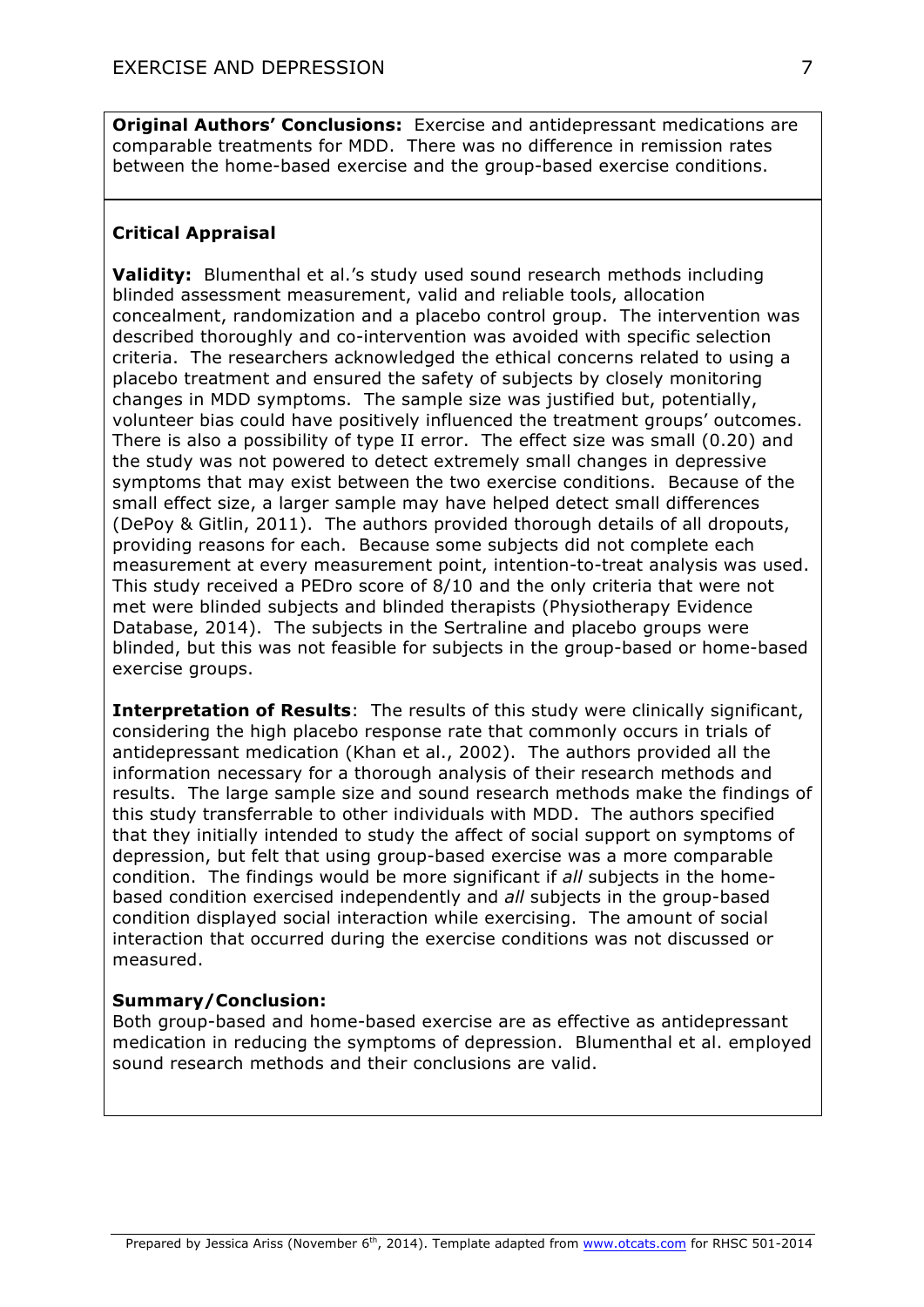#### **IMPLICATIONS FOR PRACTICE, EDUCATION and FUTURE RESEARCH**

Although findings suggest that both independent and group-based exercise interventions are equally effective in reducing symptoms of MDD, some studies have highlighted the importance of including social support and some level of supervision in exercise interventions (Stanton et al, 2014; Uebelacker, Eaton, Weisberg, Sands, Williams, Calhoun, 2013). Group-based exercise may have additional benefits that are not captured in the studies discussed above.

Therapists and students should be aware that both group-based and individual exercise *can* be effective in reducing symptoms of MDD. In rural communities, limited transportation and community-based resources can be a barrier for participation in group-based fitness interventions. When internal or external barriers prevent participation in group-based fitness interventions, therapists can provide support and guidance for home-based exercise.

The use of exercise as an adjunct with antidepressant medication has been included as a recommended treatment in clinical practice guidelines (Ravindran, Lam, Filteau, Lespérance, Kennedy, Parikh, & Patten, 2009). Research suggests that exercise helps individuals develop self-efficacy and coping skills (Stathopoulou, Powers, Berry, Smits, & Otto, 2006). Doctors should consider prescribing independent or group-based exercise to treat MDD because, in the long term, exercise may be more effective than antidepressant medication in maintaining remission (Hoffman et al., 2011).

It is difficult to accurately measure social interaction and social support. For this reason, most research addressing the abovementioned clinical question compares group-based and home-based exercise. There are several problems with this research design. Using a home-based exercise condition does not guarantee that exercise was completed independently. Similarly, participating in group-based exercise does not guarantee social interaction. This critically appraised topic has identified a potential gap in the literature.

To address this gap, researchers could design an exercise intervention focused on stimulating social interaction while exercising. Combining speed walking with a discussion of current events is a replicable intervention that would satisfy this condition. Comparing the effects of home-based exercise (completed independently) with an exercise-discussion intervention would bring a unique perspective to the current literature.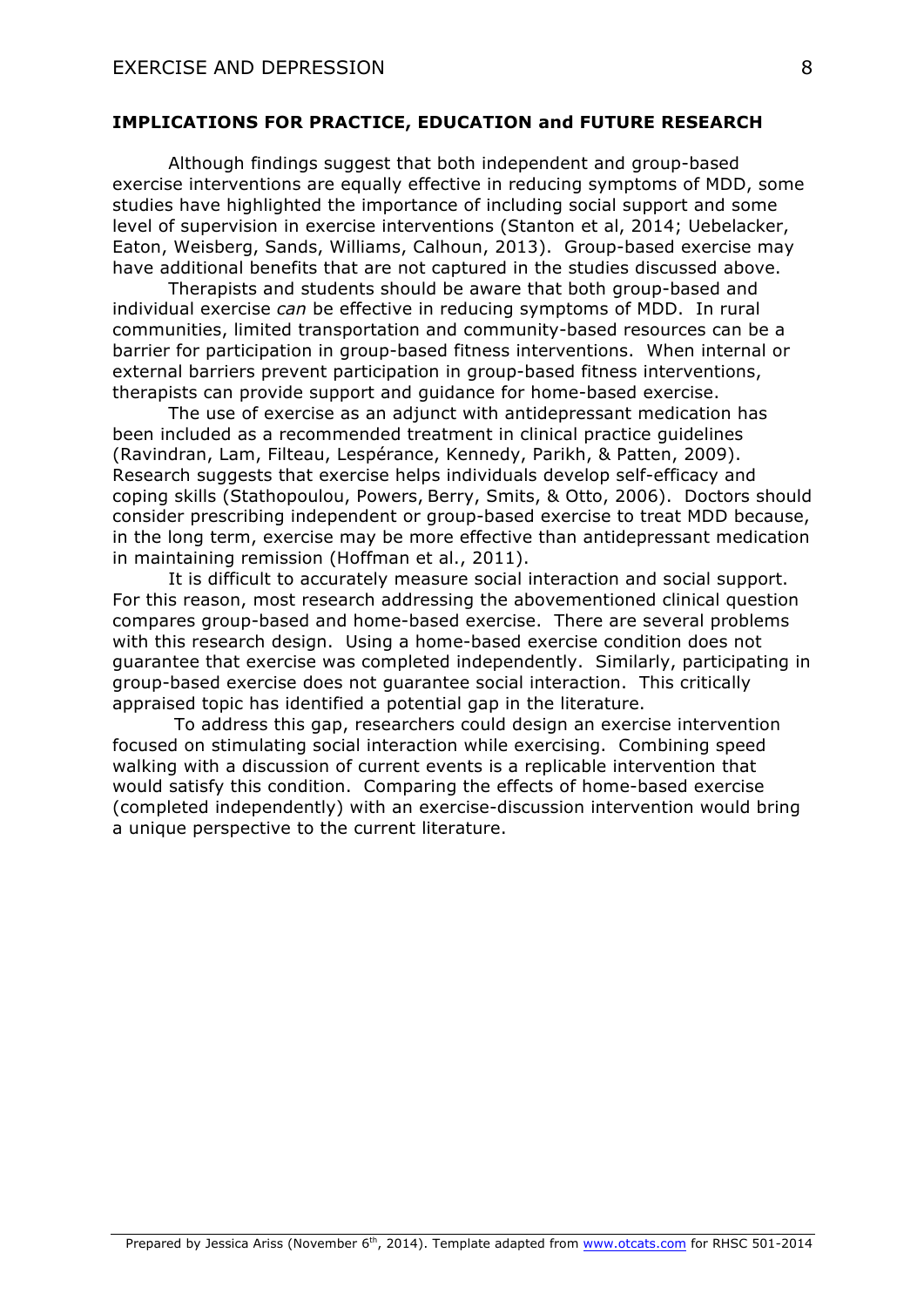#### References

- Blumenthal, J. A., Babyak, M. A., Doraiswamy, P. M., Watkins, L., Hoffman, B. M., Barbour, K. A., … Sherwood, A. (2007). Exercise and pharmacotherapy in the treatment of major depressive disorder. *Psychosomatic Medicine, 69*(7), 587-596.
- Coyle, C., Denault, V., Miller, R., Pham & Thomas, C. (2008). Understanding systematic reviews and their implications for evidence-based practice by examining aerobic exercise as a recreational therapy intervention for individuals with major depressive disorders. *American Journal of Recreation Therapy,* 7(3), 13-22.
- Daley, A. (2008). Exercise and depression: A review of reviews. *Journal of Clinical Psychology in Medical Settings, 15*(2), 140-147. doi:10.1007/s10880-008-9105-z
- Hoffman, B. M., Babyak, M. A., Craighead, W. E., Sherwood, A., Doraiswamy, P. M., Coons, & M. Blumenthal, J. A. (2011). Exercise and pharmacotherapy in patients with major depression: One-year follow-up of the SMILE study. *Psychosomatic Medicine, 73*(2), 127-133.
- Howick, J, Chalmers, I, Glasziou, P, Greenhalgh, T, Heneghan, C, Liberati, A,… Hodgkinson, M. (2011). The Oxford levels of evidence. Oxford Centre for Evidence-based Medicine. Retrieved from http://www.cebm.net/index.aspx?o=5653
- Khan, A., Khan, S., & Brown, W.A. (2002). Are placebo controls necessary to test new antidepressants and anxiolytics? *International Journal of Neuorpsycopharmacology, 5*, 193–7.
- Kruisdijk, F. R., Hendriksen, I. J., Tak, E. C., Beekman, A. T., & Hopman-Rock, M. (2012). Effect of running therapy on depression (EFFORT-D): Design of a randomized controlled trial in adult patients [ISRCTN 1894]. *BMC Public Health, 12*, 50. doi:http://dx.doi.org.ezproxy.library.ubc.ca/10.1186/1471- 2458-12-50
- Legrand, F., & Heuze, J. P. (2007). Antidepressant effects associated with different exercise conditions in participants with depression: A pilot study. *Journal of Sport & Exercise Psychology, 29*(3), 348.